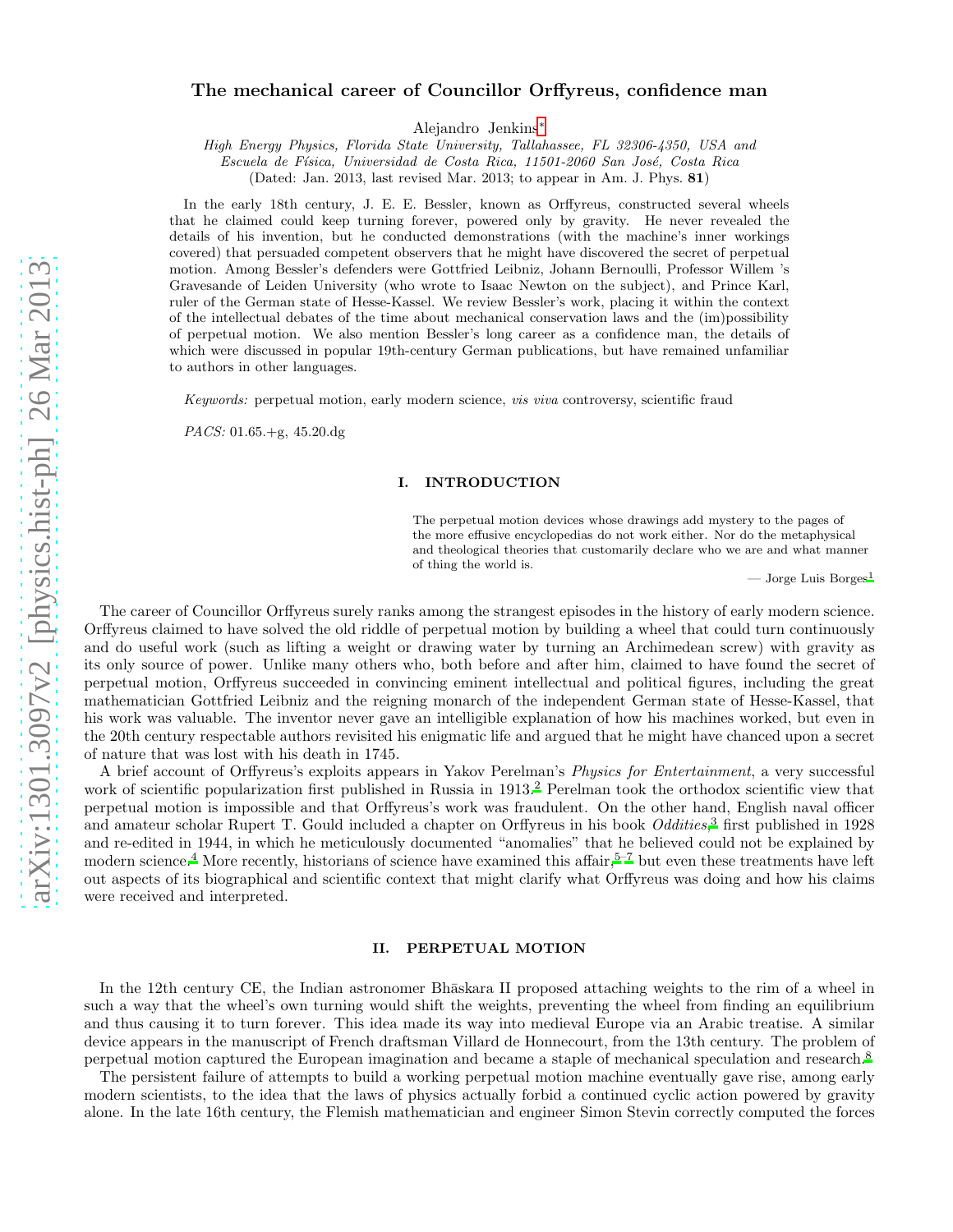

<span id="page-1-0"></span>FIG. 1: Overbalanced wheel conceived by Edward Somerset, 2nd Marquess of Worcester (1601–1667). The drawing is by Rupert T. Gould (Fig. 14 in Ref. [3\)](#page-6-3) and is used here with permission of his heirs.

acting on masses moving on an inclined plane by assuming that gravity-powered perpetual motion is impossible.<sup>[9](#page-7-4)</sup> Galileo later used similar reasoning to conclude that the speed of a mass that starts from rest and moves without friction along an inclined plane depends only on the vertical distance through which the mass has descended.<sup>[10](#page-7-5)</sup>

By the mid 17th century, the active pursuit of perpetual motion devices had largely become the province of mathematically unsophisticated researchers, not directly affiliated with the universities or other learned institutions, for whom it had grown into a quest comparable to the alchemists' search for the philosopher's stone. Figure [1](#page-1-0) shows an "overbalanced wheel" conceived by the Marquess of Worcester *circa*  $1640$ ,<sup>[11](#page-7-6)</sup> in which the weights on the right always hang further from the wheel's center than those on the left, giving what he believed would be a permanent gravitational torque about the axle. Worcester claimed to have built such a wheel and demonstrated it before King Charles I of England, but he coyly abstained from alleging that it had worked.<sup>[12](#page-7-7)</sup>

In the 1710s, a mysterious German inventor, Councillor Orffyreus of Kassel, conducted several public demonstrations of what he claimed were overbalanced wheels that succeeded in producing perpetual motion. In a test performed before various dignitaries and widely publicized throughout Europe, his machine was sealed in a room and then found to be turning rapidly when the room was unsealed several weeks later. Orffyreus refused to reveal the details of his invention until he had received an adequate monetary compensation (at one point demanding £20,000, the same amount that the British Parliament had offered in 1714 for a solution to the problem of determining the longitude of a ship at sea). In 1721 he destroyed his wheel to prevent its secret from falling into the hands of competitors. Since then, his claims have continued to excite speculation and controversy amongst scientists and historians.

### III. VIS VIVA

In his Principia Philosophia of 1644, René Descartes emphasized the importance for the continued operation of the Universe of the law of conservation of "quantity of motion." This is often presented as the first formulation of the law of conservation of momentum, but Descartes's discussion makes it clear that the quantity that he thought was conserved was not the modern vectorial

<span id="page-1-2"></span>
$$
\boldsymbol{p} = \sum_{i} m_i \boldsymbol{v}_i \tag{1}
$$

but rather the positive scalar

<span id="page-1-1"></span>
$$
q = \sum_{i} m_i v_i \tag{2}
$$

where the  $m_i$ 's are the masses of particles, the  $v_i$ 's are their velocities, and  $v_i = |v_i| \ge 0$  is the corresponding speed. Descartes's reasoning was based on the belief that a vacuum is impossible and therefore that the density of matter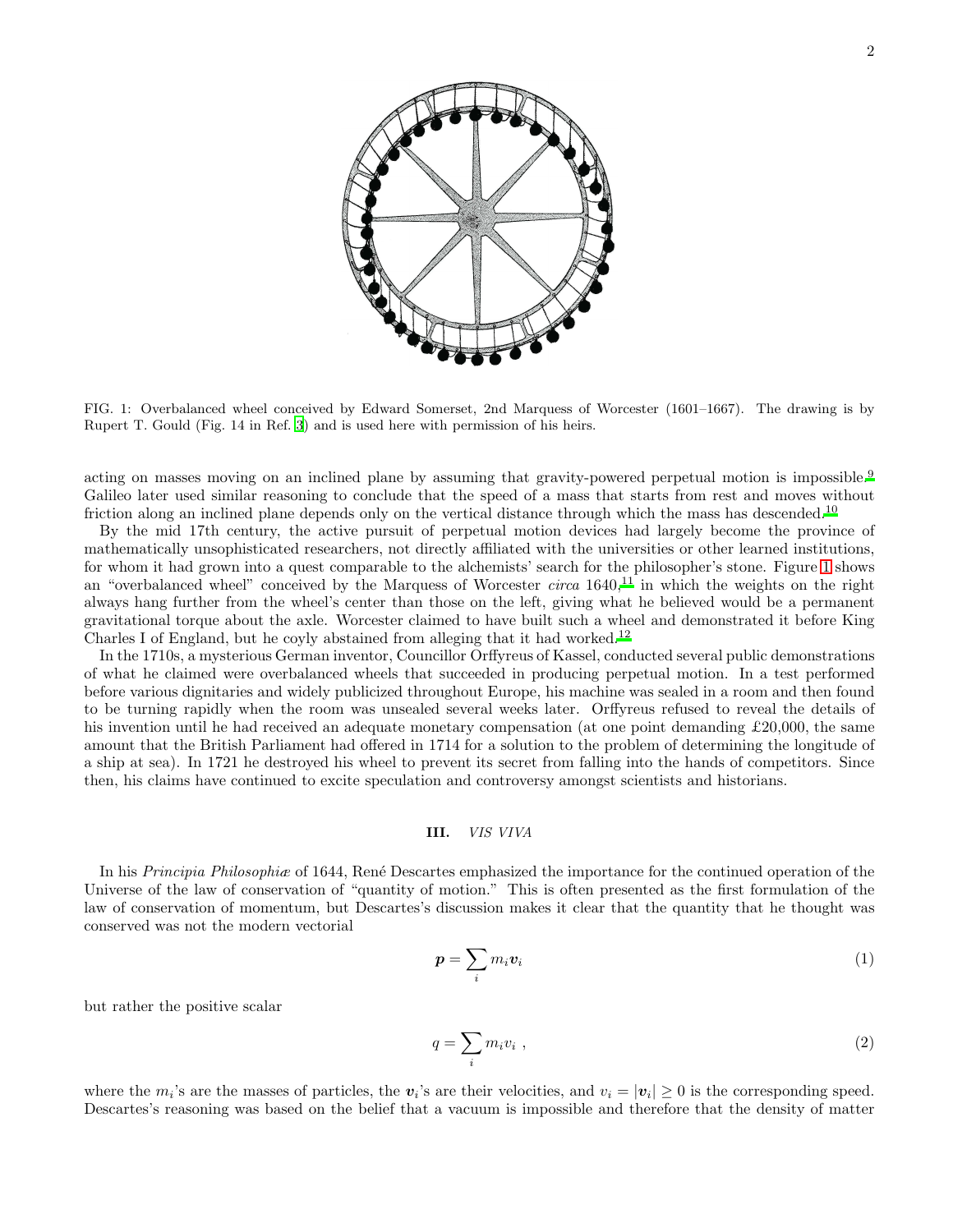in the Universe is constant. Conservation of Eq. [\(2\)](#page-1-1) would then follow from an equation of continuity like the one modernly derived for incompressible fluids.<sup>[13](#page-7-8)</sup>

In papers presented before the Royal Society in 1668, John Wallis and Christopher Wren showed that the quantity conserved upon a collision was the  $p$  of Eq. [\(1\)](#page-1-2), rather than the q of Eq. [\(2\)](#page-1-1). Shortly afterwards, Christiaan Huygens published a result that he had already derived in the 1650s: that elastic collisions conserve another quantity as well, corresponding to twice the modern kinetic energy,

<span id="page-2-0"></span>
$$
2E = \sum_{i} m_i v_i^2 \tag{3}
$$

Starting in 1686, Leibniz published several critiques of Cartesian mechanics in which he argued, following Huygens, that the conserved vis viva ("live force") was not proportional to the speed v, but rather to  $v^2$ . This led to a controversy with Cartesians such as the abbé François de Catelan and Denis Papin. One of the arguments that Leibniz made against the conservation of Eq. [\(2\)](#page-1-1) was that it would imply the feasibility of gravity-powered perpetual motion, which (like Stevin and Galileo before him) he considered an absurdity[.](#page-7-9)  $^{14}$ 

Even after the publication of Newton's Principia in 1687, confusion persisted among Continental scientists about whether Eq.  $(2)$  or Eq.  $(3)$  gave the correct conserved quantity.<sup>[15](#page-7-10)</sup> The question was difficult to settle experimentally with the available technology and the intellectual debate was complicated by the opposition of many Newtonians to Leibniz's use of  $mv^2$  since (unlike momentum  $mv$ ) it is not conserved in inelastic collisions.<sup>[16](#page-7-11)[,17](#page-7-12)</sup>

In the 1710s, Willem 's Gravesande, professor of mathematics and astronomy at Leiden University, argued that conservation of Eq. [\(2\)](#page-1-1) meant that gravity-powered perpetual motion was possible, effectively turning Leibniz's reasoning on its head.<sup>[18](#page-7-13)</sup> He noted that a body that starts from rest and falls from a height  $h$  achieves a speed

<span id="page-2-1"></span>
$$
v = \sqrt{2gh} \tag{4}
$$

where q is the constant gravitational acceleration. If Eq.  $(2)$  were the correct expression for the conserved *vis viva*, then the amount of *vis viva* required for a mass to ascend 4 feet would be only twice the *vis viva* that the same mass acquires after falling from a height of 1 foot. Thus, 's Gravesande argued that a mass could fall four times in succession, each time descending by 1 foot before hitting a solid step and transferring to it all its *vis viva*. Two units of vis viva would suffice to return the mass to its original height of 4 feet, leaving another two units to overcome friction and do useful work. This process could be repeated indefinitely, giving perpetual motion.[19](#page-7-14)

's Gravesande, whose talents were mostly for conceiving simple experimental demonstrations of mechanical principles, then set out to estimate the vis viva of a falling mass by measuring the depth of the indentation that it leaves on a bed of wax or soft clay. Those experiments convinced him that the vis viva was proportional to the height h from which the mass falls and therefore, by Eq. [\(4\)](#page-2-1), proportional to  $v^2$  rather than  $v^{20,21}$  $v^{20,21}$  $v^{20,21}$  $v^{20,21}$  In 1722 he therefore retracted his argument that a perpetual motion device could be powered by gravity alone. By then he was embroiled in a public controversy about whether Councillor Orffyreus had discovered perpetual motion.<sup>[22](#page-7-17)[,23](#page-7-18)</sup>

## IV. PORTRAIT OF THE CHARLATAN AS A YOUNG MAN

The remarkable life of Councillor Orffyreus was first told in a biographical dictionary compiled in the late 18th century by Friedrich Wilhelm Strieder, the court librarian and archivist of Hesse-Kassel.[24](#page-7-19) In the 19th century, the story was repeated in popular German collections of curiosities.<sup>[25](#page-7-20)[,26](#page-7-21)</sup> Strangely, the substance of those accounts  $$ which establishes that Orffyreus perpetrated a deliberate fraud— escaped the attention of many of the authors who wrote about him in the 20th century.

Orffyreus was born Johann Ernst Elias Bessler, circa 1680, to a peasant family living in the region around the town of Zittau, in Upper Saxony. Following a promising start as a gifted student in Zittau, the young Bessler took to the road, moving from town to town and trying his hand at many employments. After deserting the army, he saved the life of a drowning alchemist and was rewarded with instruction on preparing elixirs. Bessler soon established a reputation as a healer and adopted the pseudonym Orffyre<sup>t</sup> by writing the letters of the alphabet in a circle and choosing the letters diametrically opposite to those of his real surname.<sup>[27](#page-7-22)</sup> He then Latinized this into Orffyreus.

Orffyreus accompanied a rich gentleman to Italy, where he visited a monastery whose kitchen boasted a roasting spit that turned automatically. He grew obsessed with the problem of perpetual motion, but poverty forced him to leave Italy and find employment as a watchmaker. He continued his itinerant life and at one point was asked by Dr. Christian Schuhmann, the mayor and physician of Annaberg, to heal his desperately ill daughter. The girl recovered and became Orffyreus's wife, greatly improving his social and financial standing.<sup>[28](#page-8-0)</sup>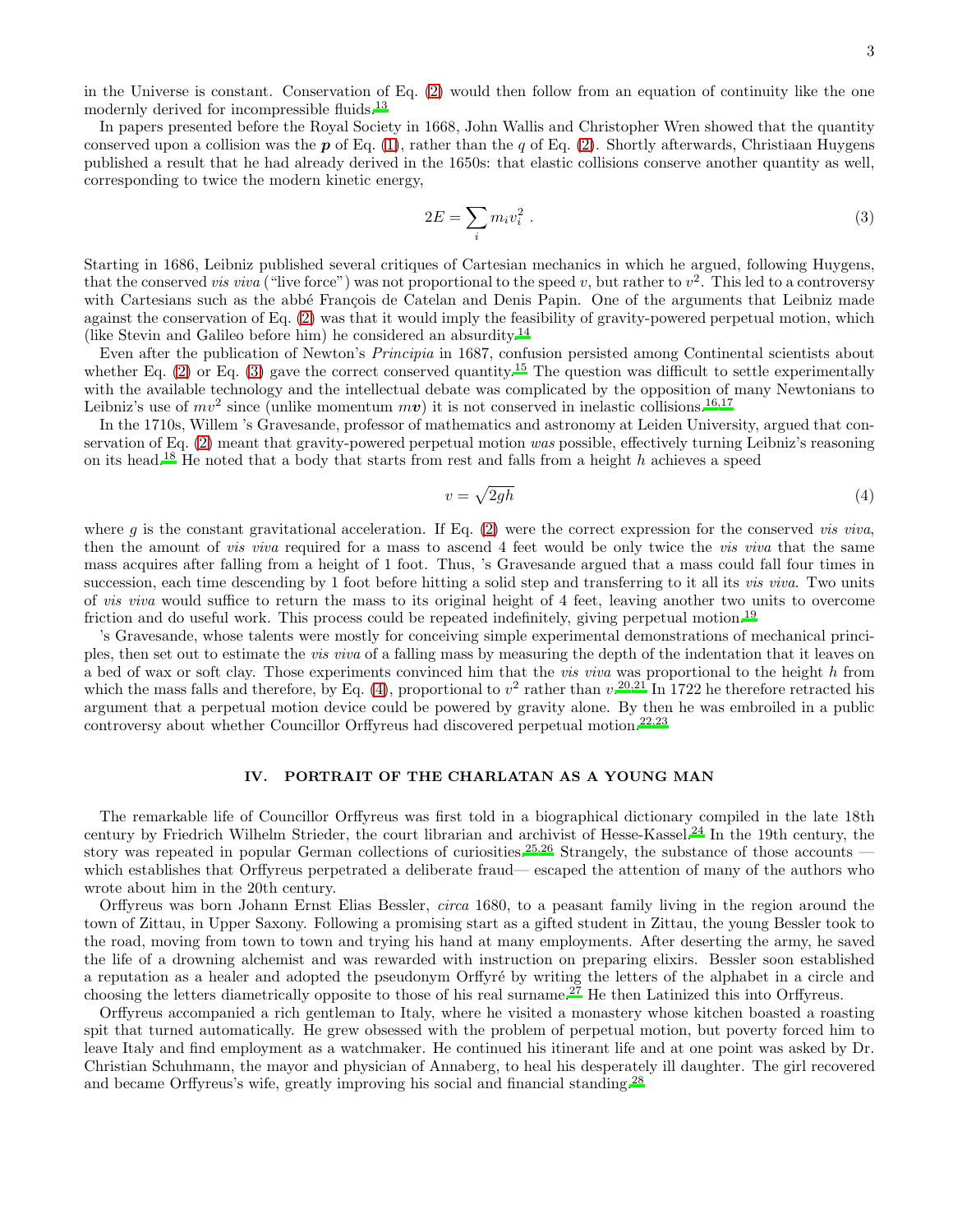

<span id="page-3-0"></span>FIG. 2: Diagram of the wheel built by Orffyreus in Merseburg, taken from Ref. [2](#page-6-2) and based on an engraving published by Orffyreus in 1715. On the left is a side view and on the right a frontal view, both of the same device. The driving mechanism is supposedly hidden within the wheel. The three-bobbed pendula on the front and back of the wheel merely regulate its speed of rotation. The device is shown lifting a weight attached to a rope that wraps around the axle.

## V. ORFFYREUS'S MACHINES

In 1712 Orffyreus reached the city of Gera, where he exhibited a small wheel that he claimed turned on its own due to an ingenious mechanism hidden within. He built progressively larger wheels which he exhibited in Draschwitz (a small village between Zeitz and Leipzig) and later in the town of Merseburg. Those demonstrations attracted considerable attention, including from Leibniz, who in 1714 visited Orffyreus in Draschwitz<sup>[29](#page-8-1)</sup> and later wrote in a letter to Robert Erskine, the personal physician and scientific advisor to Russian Tsar Peter the Great, that he believed Orffyreus's wheel to be a valuable invention.<sup>[30](#page-8-2)</sup> In that letter Leibniz described Orffyreus as "one of my friends" and noted that he had advised testing the wheel for several weeks under rigorous surveillance in order to produce a compelling testimonial that would encourage a potentate to pay a substantial reward in exchange for its secret.<sup>[31](#page-8-3)</sup> Orffyreus's drawing of the Merseburg wheel is shown in Fig. [2.](#page-3-0)

Other witnesses were skeptical of Orffyreus's invention and even published reports claiming that the wheel was turned by a concealed mechanism. Mining engineer Johann Gottfried Borlach circulated an engraving, shown in Fig. [3,](#page-4-0) illustrating how he thought the machine was moved by human force from an adjacent room.<sup>[32](#page-8-4)</sup> Andreas Gärtner, the Dresden-based model-maker to the King of Poland, and Leipzig mathematician Christian Wagner also publicly denounced Orffyreus as a fraud.[33](#page-8-5) Nonetheless, Orffyreus gained the patronage of Prince Karl, the Landgrave of the independent state of Hesse-Kassel in central Germany and an enthusiast of the new sciences who maintained an extensive collection of clocks, steam engines, and other machines. Orffyreus moved to Kassel in 1716. There, he was appointed Commercial Councillor (*Kommerzialrat*) and given rooms in the ducal castle of Weissenstein, as well as a estate in nearby Karlshafen.

The wheel that Orffyreus built in Weissenstein was 12 feet (3.6 m) in diameter and 14 inches (36 cm) thick. It was covered with waxed linen to conceal the internal mechanism, which only Prince Karl was ever allowed to see. According to an account by architect Joseph Emmanuel Fischer von Erlach "at every turn of the wheel can be heard about eight weights, which fall gently on the side towards which the wheel turns."[34](#page-8-6) Orffyreus published extravagant pamphlets extolling his own work and offering to reveal its secrets in exchange for a monetary reward, while explaining only that the weights were cunningly arranged so that the wheel could never reach an equilibrium.<sup>[35](#page-8-7)</sup>

In 1717–18, the Landgrave conducted a public test —much like the one suggested by Leibniz— in which the room containing the wheel was carefully sealed for several weeks. When the seals were broken the device was found to be turning rapidly. 's Gravesande visited Kassel in 1721 and wrote a letter to Isaac Newton expressing his conviction that the wheel was not turned by any external power.<sup>[36](#page-8-8)</sup> Orffyreus, however, smashed his machine after another examination of the axle's exterior caused him to suspect that 's Gravesande was trying to discover the machine's secret without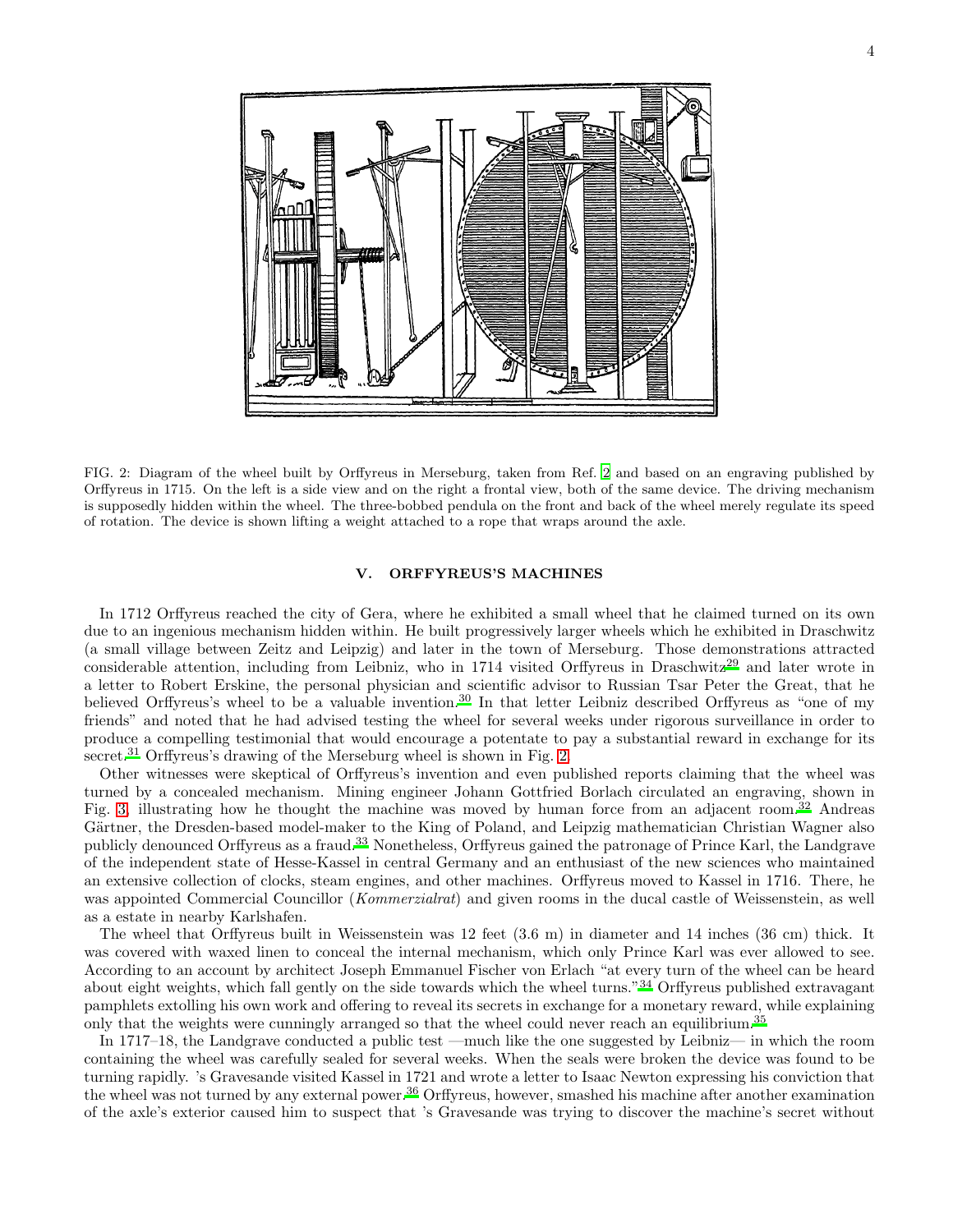

<span id="page-4-0"></span>FIG. 3: (a) Detail of an accusatory image published by engineer Johann Borlach after witnessing Orffyreus's exhibition at Merseburg[.](#page-8-4)<sup>32</sup> (b) Version given by Orffyreus in Ref. [35](#page-8-7), accompanied by a brief text dismissing Borlach's interpretation as absurd. Suspiciously, Orffyreus altered the image in significant ways, adding handles to the axle and obscuring the crank that Borlach thought coupled the wheel to the lever.

paying for it. Nonetheless, 's Gravesande continued to defend Orffyreus's work even after his own experiments forced him to abandon his original argument for perpetual motion.

Meanwhile, John Desaguliers, the Royal Society's curator of experiments and a close associate of Newton, responded to the reports of Orffyreus's wheel with what effectively amounts to the modern argument that an overbalanced wheel (like the one shown in Fig. [1\)](#page-1-0) cannot work because a device moved only by gravity must keep lowering its center of mass in order to accelerate or to maintain its turning against friction. [37](#page-8-9) This follows from Galileo's principle that the maximum speed that a weight can gain from the action of gravity depends only on its net vertical descent. Whatever kinetic energy a mass gains as it falls will be entirely lost when it returns to its original height upon completing a revolution, regardless of the path taken[.](#page-8-10)<sup>38</sup> Desaguliers conducted experimental demonstrations before the fellows of the Royal Society to support that conclusion.[39](#page-8-11)

### VI. THE END OF THE AFFAIR

The record of how and when Orffyreus's hoax was exposed is hazy, probably because of the natural disinclination on the part of the Hessian authorities and of the savants who had vouched for the machines to acknowledge how far they had been duped. In a letter dated 18 May 1727, the Landgrave's Superintendent of Works informed 's Gravesande that Orffyreus was building a new wheel that would soon be ready for testing, but no news of the machine's progress followed.

A few months later, Orffyreus's maid, Anne Rosine Mauersbergerin, ran away from her employer's home and revealed that the wheels had always been turned from an adjacent room, sometimes by her, sometimes by Orffyreus's wife or by his brother Gottfried, sometimes by Orffyreus himself. She produced a written oath that Orffyreus had threatened her into signing, in which she had sworn under pain of damnation not to reveal what she knew of the machine's operation. It also emerged that Orffyreus's wife had already informed a government official of her husband's deception, but had been angrily instructed to keep quiet.

It is not possible now to determine with certainty how Orffyreus's wheels turned. Mauersbergerin's testimony, as quoted in Ref. [24,](#page-7-19) is unclear on the mechanical details, but it agrees with Borlach's earlier allegation that one of the posts was hollow and contained a coupling of the axle to a human force acting from an adjacent room (see Fig. [3\(](#page-4-0)a)). 's Gravesande dismissed the maid's claims on the grounds that they were inconsistent with what he had seen of the wheel and that he paid "little attention to what a servant can say about machines."[40](#page-8-12) 's Gravesande and others reported seeing the ends of the axle turning freely in the exposed bearings, but this does not really rule out the presence of a turning mechanism hidden inside the post. With enough cleverness, Orffyreus could even have made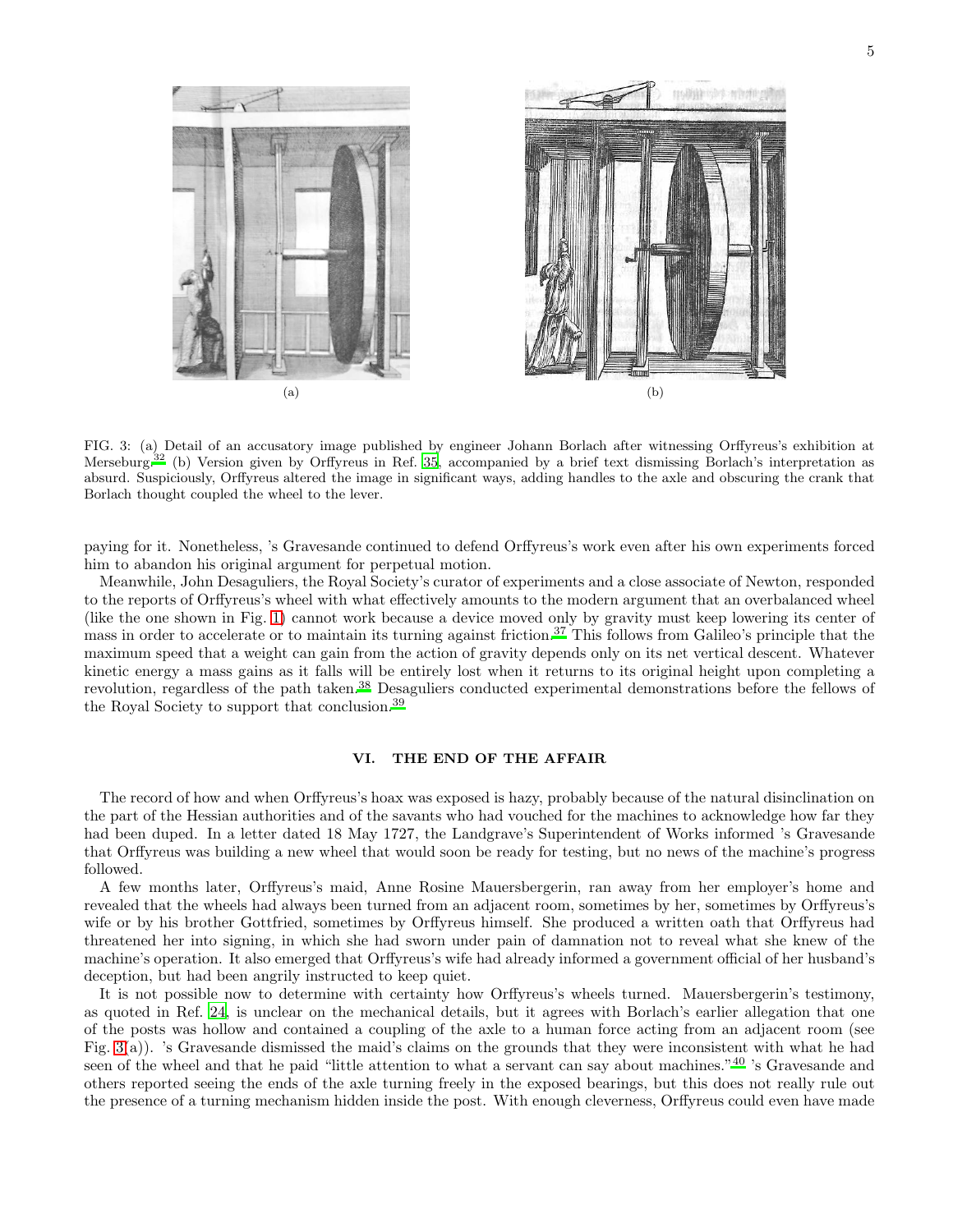the mechanism so that the axle could be dismounted and exhibited without giving away his secret.<sup>[41](#page-8-13)</sup>

During Orffyreus's time in Kassel, he also tried unsuccessfully to establish an Orffyrean church, which he hoped would transcend the differences between Catholics and Protestants. Prince Karl died in 1730 and Orffyreus was questioned and arrested in 1733, though by 1738 he was again free and living in his estate in Karlshafen, where he advertised outlandish new inventions and schemes. In 1745 he fell to his death while constructing a windmill in Fürstenberg.

## VII. LEIBNIZ AND MIXED PERPETUAL MOTION

Why did Leibniz, who in his controversies with the Cartesians had dismissed gravity-powered perpetual motion as an absurdity, advertise Orffyreus's wheel in a letter to the Tsar's physician? It might be significant that that letter was written in 1716, during the last months of Leibniz's life, at a time when the priority dispute with Newton over the invention of calculus had negatively impacted his international reputation and when he had fallen out of favor with his employer, Prince Georg Ludwig of Hanover, who had acceded to the British throne in 1714 and moved to a London in which Newton dominated the scientific community as president of the Royal Society.<sup>[42](#page-8-14)</sup> Leibniz might therefore have been eager to gain favor with the Tsar and other princes by calling attention to a potentially revolutionary German invention.

Furthermore, Johann Bernoulli, a close associate of Leibniz and an ally in his controversies with Newton, had long claimed that some sort of perpetual motion had to be possible, because otherwise the Universe would not keep running on its own.[43](#page-8-15) Bernoulli argued that microscopic "natural" processes (such as fermentation) could be used to power a macroscopic motion and replenish mechanical losses, as demonstrated by the continual motion of wind, water, and living creatures.<sup>[44](#page-8-16)</sup> In 1722, Bernoulli wrote to 's Gravesande that Orffyreus's wheel was probably an implementation of a "mixed" perpetual motion, in which the action of gravity (which could not, on its own, maintain a cyclic motion) was complemented by some other "active principle."<sup>[45](#page-8-17)</sup>

This argument had religious and political undertones because of Newton's claim, which Bernoulli and Leibniz derided, that divine intervention is necessary to maintain the planets' regular motion around the sun.<sup>[46](#page-8-18)</sup> In 1715 Leibniz had written to the Princess of Wales that, according to the Newtonians,

God Almighty wants to wind up his watch from time to time: otherwise it would cease to move. He had not, it seems, sufficient foresight to make it a perpetual motion. Nay, the machine of God's making, is so imperfect, according to these gentlemen; that he is obliged to clean it now and then by an extraordinary concourse, and even to mend it, as a clockmaker mends his work; who must consequently be so much the more unskilful a workman, as he is oftener obliged to mend his work and set it right[.](#page-8-19)<sup>47</sup>

This led to an exchange of polemical letters with Samuel Clarke, a Newtonian clergyman, which was ongoing at the time Leibniz's death in 1716. Historians of science have commented extensively on the ideological aspects of the Leibniz-Clarke correspondence,<sup>[16](#page-7-11)[,48](#page-8-20)</sup> but it has not always been sufficiently appreciated that Newton's argument for continuing divine intervention did not really derive from metaphysics. Newton had actually posed the problem of the dynamic stability of the solar system, which has continued to occupy physicists and mathematicians to this day.[49](#page-8-21) Leibniz, who rejected the Newtonian theory of gravity, was the first to frame the issue as principally theological, in a letter intended to cause trouble for Newton with the new Hanoverian court in London.<sup>[50](#page-8-22)</sup>

In the context of the increasingly bitter rivalry between Leibnizians and Newtonians, it might be understandable that the former would seize on Orffyreus's claim of perpetual motion with imperfectly critical enthusiasm. Two other of Orffyreus's early defenders were Viennese architect J. E. Fischer von Erlach, a pupil of Leibniz who became a pioneer in the development of steam engines, and the Liebnizian philosopher Christian Wolff, later chancellor of the University of Halle. The Leipzig Acta Eruditorum, a learned journal co-founded by Leibniz, published three positive accounts of Orffyreus's work in 1715–18<sup>[51](#page-8-23)</sup> and Wolff mentioned Orffyreus in his 1716 mathematical encyclopedia.<sup>[52](#page-9-0)</sup>

After 1722, when 's Gravesande abandoned his original argument for perpetual motion based on conservation of mv, he converted to Bernoulli's views and contended that Orffyreus had probably mastered a new force of nature that allowed his wheels to turn continuously, an opinion that 's Gravesande maintained for the rest of his life[.](#page-7-1)<sup>5</sup> For his part, Christian Wolff dropped all mention of Orffyreus in the later editions of his encyclopedia, but he continued to insist that mixed perpetual motion might be possible, while counseling mathematicians and natural philosophers to leave its pursuit to the practical mechanics.<sup>[53](#page-9-1)</sup> Shortly after his death in 1754, Wolff's old article from the  $Acta$ was reprinted with a discreet parenthetical note after Orffyreus's name: cujus occultationis fraudes adbuc ignoti erant ("whose secret fraud was still unknown").<sup>[54](#page-9-2)</sup>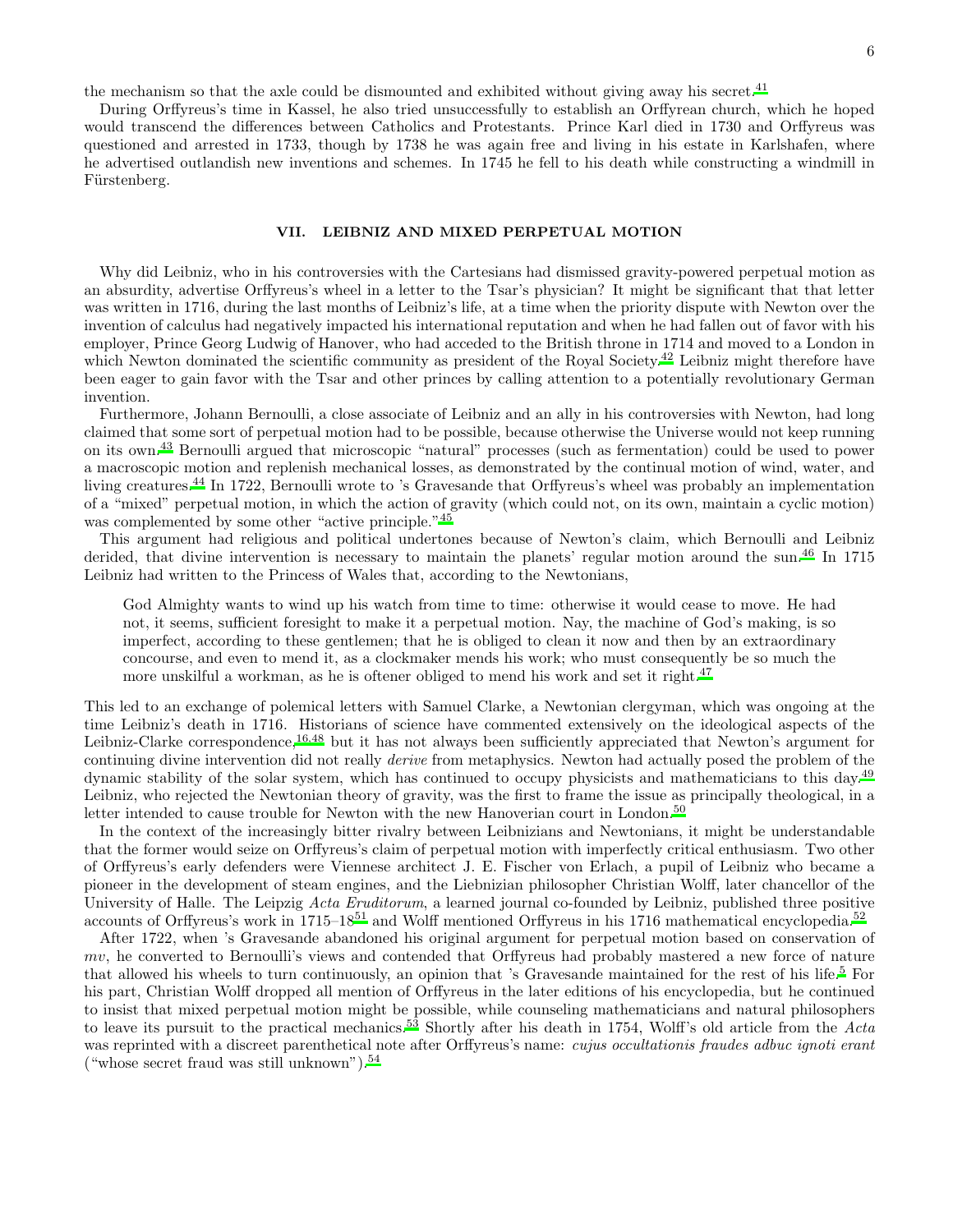## VIII. CONCLUSIONS

Though Orffyreus's machines met with vocal skepticism from the start, the positive response of Leibniz and his associates must have helped the inventor to gain and maintain the support of the Landgrave of Hesse-Kassel and to attract overtures from Peter the Great. The role of the Leibnizians in the Orffyreus affair also illustrates the complicated relation between the content of scientific debates and the personal allegiances of the scientists involved in them.

's Gravesande began as a Newtonian who believed that gravity-powered perpetual motion was possible, based on a misunderstanding of Newton's mechanics. This led him to a conclusion that Leibniz had previously deemed absurd in his controversies with the Cartesians. When 's Gravesande's own experiments disabused him of that idea, he joined the Leibnizians both in advocating  $mv^2$  as the conserved vis viva and in believing that Orffyreus's machines used some new force of nature, despite Orffyreus's claims that they were moved only by gravity.

The Leibnizian enthusiasm for Orffyreus's machines was probably motivated in part by Leibniz's pursuit of patronage at a time when his personal fortunes had fallen considerably. It was then sustained by the role of the question of "mixed" perpetual motion in the public controversies over the metaphysical implications of Newton's theory of gravity (a theory that the Leibnizians rejected).

It is remarkable that Orffyreus should have fooled such august persons for so long simply by concealing a mechanism that allowed him and his accomplices to turn the wheel from an adjacent room. In our own time, it has been remarked that scientists are not normally trained to look for deliberate deceptions and can therefore be duped by cunning charlatans as easily as other people.[55](#page-9-3) Furthermore, it is understandable that, after Orffyreus's imposture was revealed, his former supporters should have been loath to acknowledge or publicize their mistake. This allowed even respectable authors, beginning with Jean Allamand,<sup>[22](#page-7-17)</sup> to entertain the thought that Orffyreus might have taken the secret of perpetual motion to his grave, a view that Gould<sup>[3](#page-6-3)</sup> and Crommelin<sup>[5](#page-7-1)</sup> repeated in the 20th century.

Bessler's early life suggests ready charm and a burning ambition to rise from his humble origins, coupled to genuine skills but also to grave flaws in his personal character and intellectual training. It is possible that his pursuit of perpetual motion began in good faith and that he first turned to deceit in an attempt to gain the time and money that he thought he needed to perfect the real thing. The court tutor at Kassel, Jean-Pierre de Crousaz, described Bessler as a "madman"[40](#page-8-12) and his distraught wife spoke of him as a "desperate man who cared about nothing,"[24](#page-7-19) but his erratic and irascible behavior might be explained by the need to drive away inconvenient examinations of his work, as well as by the psychological strain of sustaining a career that had come to depend on a lie.

Bessler bequeathed his mechanical secrets to his son-in-law, locksmith Johann Adam Crone. In Friedrich Bülau's words, this "would have been worth something only in the hands of a quacksalver."<sup>[26](#page-7-21)</sup> Bessler's machines did excite significant interest and controversy among some of the leading scientists of the day (including 's Gravesande, Desaguliers, Leibniz, and Bernoulli). On account of their role in the early debates about what would become the law of energy conservation, Bessler's deceptions might therefore have some place, after all, in the historical development of mechanics.

### Acknowledgments

I thank Tristan McLoughlin for discussions and for pointing me to Ref. [14,](#page-7-9) and Tom Hayes for assistance in procuring a copy of Ref. [5](#page-7-1) and for suggestions on improving this manuscript. Carola Berger prepared English translations of Refs. [25](#page-7-20) and [26](#page-7-21), through her CFB Scientific Translations service. Those translations are available from me upon request. I gratefully acknowledge Carola's assistance in clarifying points of language and history and her discovery of Ref. [28.](#page-8-0) I also thank Alex Boxer and Guido Festuccia for assistance with the Latin of Refs. [51](#page-8-23) and [54](#page-9-2), Sarah Stacey for permission to use Fig. [1,](#page-1-0) Jonathan Betts for correspondence on the career of Rupert Gould, and David Kaiser for encouragement with this project.

<sup>∗</sup> Electronic address: [jenkins@hep.fsu.edu](mailto:jenkins@hep.fsu.edu)

<span id="page-6-1"></span><span id="page-6-0"></span><sup>1</sup> Jorge Luis Borges, "Ramón Llull's Thinking Machine," in Borges: Selected Non-Fictions, edited by E. Weinberger, (New York: Penguin Books, 1999), pp. 155–159. This essay was originally published in El Hogar, 15 Oct. 1937.

<span id="page-6-2"></span>Yakov I. Perelman, "The 'Perpetual Motion' Machine Peter the Great Wanted to Buy," in Physics for Entertainment, book 1, 2nd English ed., (Moscow: Mir, 1972 [1913]), pp. 90–94.

<span id="page-6-3"></span><sup>&</sup>lt;sup>3</sup> Rupert T. Gould, "Orffyreus' Wheel," in *Oddities: A Book of Unexplained Facts*, revised ed., (London: Geoffrey Bles, 1944), pp. 89–116.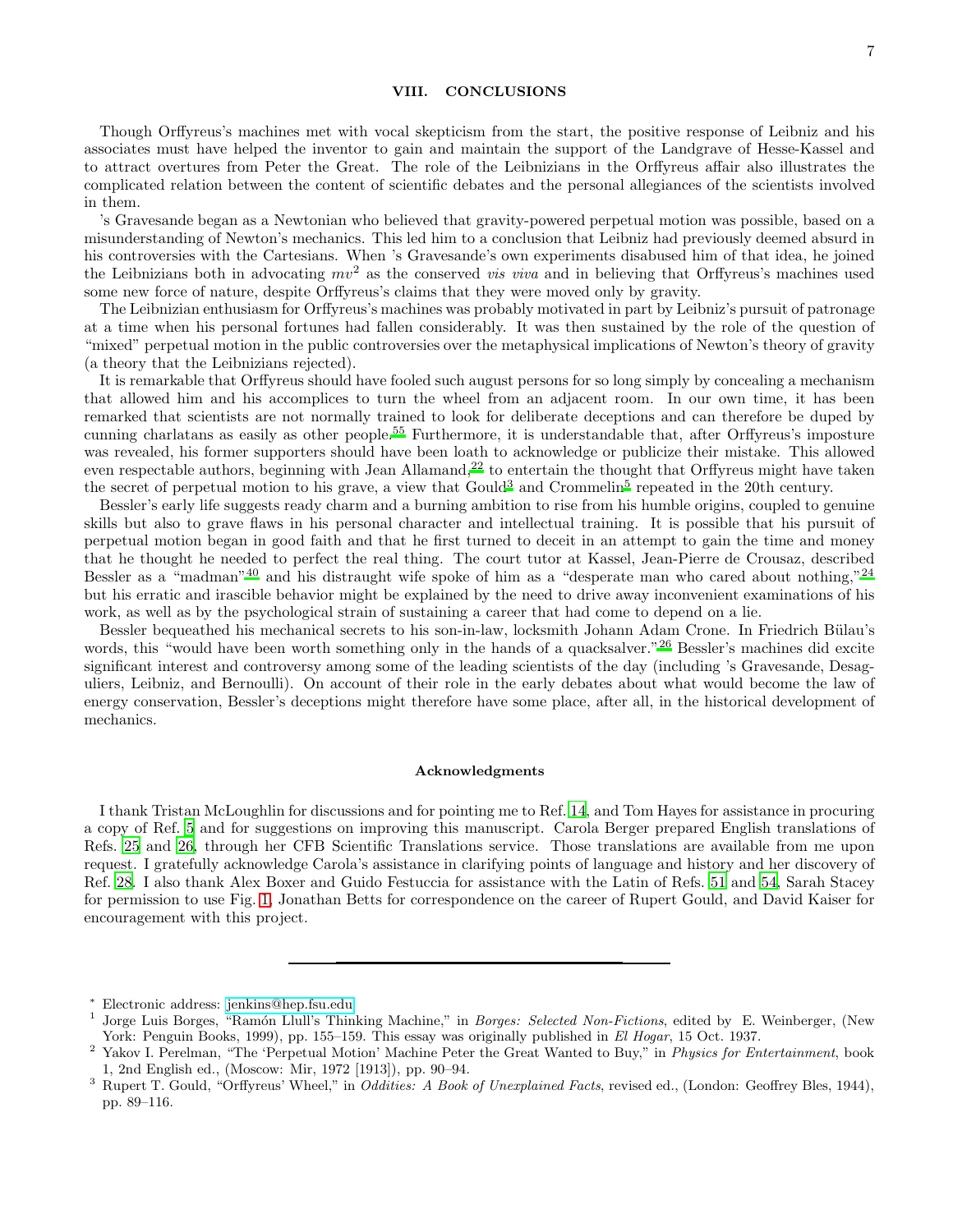- <span id="page-7-0"></span><sup>4</sup> Gould is principally remembered for his painstaking work restoring and documenting John Harrison's chronometers, which in the 18th century had provided the first practical way to determine the longitude of a ship at sea. He is co-protagonist of the TV adaptatio[n](#page-9-4)<sup>56</sup> of Dava Sobel's bestselling book *Longitude*[.](#page-9-5)<sup>57</sup> Gould was an earnest and hard-working scholar[,](#page-9-6)<sup>58</sup> but scientifically informed readers today will probably smile at the credence that he gives in Oddities to accounts of coffins moving inside a sealed vault in a Barbados cemetery, or to the validity of Nostradamus's prophecies.
- <span id="page-7-1"></span><sup>5</sup> Claude A. Crommelin, "La Roue d'Orffyreus," Janus 49(1), 47–52 (1960).
- 6 Simon Schaffer, "The show that never ends: perpetual motion in the early eighteenth century," Brit. J. Hist. Sci. 28[\(2\), 157–189](http://www.jstor.org/stable/4027676) (1995).
- <span id="page-7-2"></span><sup>7</sup> Simon Werrett, "The Schumacher Affair: Reconfiguring Academic Expertise across Dynasties in Eighteenth-Century Russia," Osiris 25[\(1\), 104–126](http://www.jstor.org/stable/10.1086/657265) (2010).
- <span id="page-7-3"></span><sup>8</sup> See Lynn T. White, Jr., "Tibet, India, and Malaya as Sources of Western Medieval Technology," in Medieval Religion and Technology: Collected Essays, (Berkeley: U. of California Press, 1978), pp. 43–57. This is a reprinting of Am. Hist. Rev. 65[\(3\), 515–526](http://www.jstor.org/stable/1849619) (1960).
- <span id="page-7-4"></span> $9 \text{ A detailed account of Stevin's reasoning is given in Ernst Mach, } The Science of Mechanics: A Critical and Historical Account.$ of its Development, 6th English ed., (La Salle, IL: Open Court, 1960 [1883]), pp. 32–44.
- <span id="page-7-5"></span><sup>10</sup> See, e.g., Ernst Mach, *The Science of Mechanics: A Critical and Historical Account of its Development*, 6th English ed., (La Salle, IL: Open Court, 1960 [1883]), pp. 162–169.
- <span id="page-7-6"></span><sup>11</sup> In 1663, Worcester received a royal patent for a "water commanding engine." Very little information about that device has survived, but some historians have seen in it the first practical steam engine. See Stephen K. Roberts, "Somerset, Edward, second marquess of Worcester (d. 1667)," in Oxford Dictionary of National Biography, (Oxford: Oxford U. P., 2004). Online ed. May 2006, <http://www.oxforddnb.com/view/article/26006> (last accessed 21 Jan. 2013).
- <span id="page-7-7"></span><sup>12</sup> Edward Somerset, Marquess of Worcester, Century of Inventions, edited by J. Buddle, (Newcastle: S. Hodgson, 1813 [1663]), [no. LVI.](http://archive.org/stream/marquisofworcest00worcrich#page/22/mode/2up)
- <span id="page-7-8"></span><sup>13</sup> See George E. Smith, "The *vis viva* dispute: A controversy at the dawn of dynamics," Phys. Today  $59(10)$ ,  $31-36$   $(2006)$ ; "Fixing the Record on Descartes' Rules for Impact," Phys. Today  $59(12)$ , 16 (2006).
- <span id="page-7-9"></span><sup>14</sup> On the debates between Leibniz and the Cartesians, see Carolyn Iltis, "Leibniz and the Vis Viva Controversy," Isis 62[\(1\), 21–35](http://www.jstor.org/stable/228997) (1971).
- <span id="page-7-10"></span><sup>15</sup> This confusion was due in part to the use, in computing static equilibria, of what is now called the method of "virtual work," in which only infinitesimal displacements are considered, making the work linear in the velocity of the virtual displacement. Leibniz called such virtual work *vis mortua* ("dead force").
- <span id="page-7-11"></span><sup>16</sup> See Carolyn Iltis, "The Leibnizian-Newtonian Debates: Natural Philosophy and Social Psychology," Brit. J. Hist. Sci. 6[\(4\), 343–377](http://www.jstor.org/stable/4025501) (1973).
- <span id="page-7-12"></span> $17$  Leibniz argued that in an inelastic collision the missing *vis viva* is transferred to the imperceptible motion of the bodies' microscopic components. This is consistent with our current understanding of dissipation, but at the time it was an untestable speculation. Note that momentum conservation follows from Newton's third law of motion, whereas energy conservation requires a further assumption that forces are exact differentials of positions. This last point was later stressed in George B. Airy, "On certain Conditions under which a Perpetual Motion is possible," Trans. Cambridge Phil. Soc. "3[\(2\), 369–372](http://books.google.com/books?id=oxpYAAAAYAAJ&pg=PA369) (1830). Airy's argument has recently been revisited in Alejandro Jenkins, "Self-oscillation," Phys. Rep. 525[\(2\), 167–222](http://dx.doi.org/10.1016/j.physrep.2012.10.007) (2013). [arXiv:1109.6640 [physics.class-ph]]
- <span id="page-7-13"></span><sup>18</sup> Willem J. 's Gravesande, "Remarques touchant le Mouvement perpétuel," in *Œuvres philosophiques et mathématiques de* Mr. G. J. 's Gravesande, vol. I, edited by J. N. S. Allamand, (Amsterdam: Marc Michel Rey, 1774), pp. 305–312.
- <span id="page-7-14"></span><sup>19</sup> 's Gravesande's argument has been modernly quoted and explained in Ref. [5](#page-7-1).
- <span id="page-7-15"></span><sup>20</sup> Willem J. 's Gravesande, "Essai d'une Nouvelle Théorie du Choc des Corps," in *Œuvres philosophiques et mathématiques* de Mr. G. J. 's Gravesande, vol. I, edited by J. N. S. Allamand, (Amsterdam: Marc Michel Rey, 1774), pp. 217–251. This is a reprinting of J. Lit. (La Haye)  $12(1)$ ,  $1-54$ ,  $190-197$  (1722).
- <span id="page-7-16"></span><sup>21</sup> Similar experiments had already been conducted by Giovanni Poleni, of the University of Padua, which 's Gravesande learned about only after he had carried out his own tests. The interpretation of Poleni's and 's Gravesande's results provoked a debate between Leibnizians and Newtonians, which from our present perspective could have been resolved by noting that a constant force F changes the momentum of a body by an amount  $\Delta p = F \Delta t$  and its energy by  $\Delta E = F \cdot \Delta r$ , where  $\Delta t$  is the time interval and  $\Delta r$  is the displacement over which the force acts. See Ref. [16.](#page-7-11)
- <span id="page-7-17"></span><sup>22</sup> A work that has played a major role in sustaining the myth of Orffyreus as a maligned genius is the biography of 's Gravesande published in 1774 by his successor to the chair of mathematics at Leiden: Jean N. S. Allamand, "Histoire de la vie et des ouvrages de Mr. 's Gravesande," in *Œuvres philosophiques et mathématiques de Mr. G. J. 's Gravesande*, vol. I, (Amsterdam: Marc Michel Rey, 1774), pp. ix–lix.
- <span id="page-7-18"></span><sup>23</sup> For a modern account of 's Gravesande's life and work see A. Rupert Hall, "'sGravesande, Willem Jacob," in Complete Dictionary of Scientific Biography, vol. 5, (Detroit: Charles Scribner's Sons, 2008), pp. 509–511.
- <span id="page-7-19"></span><sup>24</sup> Friedrich W. Strieder, ["Orffyreus, Orffyre, \(Johann Ernst Elias\),](http://books.google.co.cr/books?id=M7lLAAAAcAAJ&pg=PA138)" in Grundlage zu einer Hessischen Gelehrten- und Schriftsteller- Geschichte, vol. X, (Kassel: J. H. G. Griesbach, 1795), pp. 150–174.
- <span id="page-7-20"></span><sup>25</sup> Richard Roos (Karl A. Engelhardt), "Joh. Ernst Elias Orffyreus oder Orffyré, ein mechanischer Charlatan," in Curiositäten der physisch- literarisch- artistisch- historischen Vor- und Mitwelt, vol. III, edited by C. A. Vulpius, (Weimar: Landes-Industrie-Comptoirs, 1813), pp. 53–69.
- <span id="page-7-21"></span><sup>26</sup> Friedrich Bülau, "Bessler-Orffyré," in Geheime Geschichten und räthselhafte Menschen, 2nd ed., vol. XI, (Leipzig: F. A. Brodhaus, 1864), pp. 251–265.
- <span id="page-7-22"></span><sup>27</sup> Today this procedure is called a ROT13 cipher.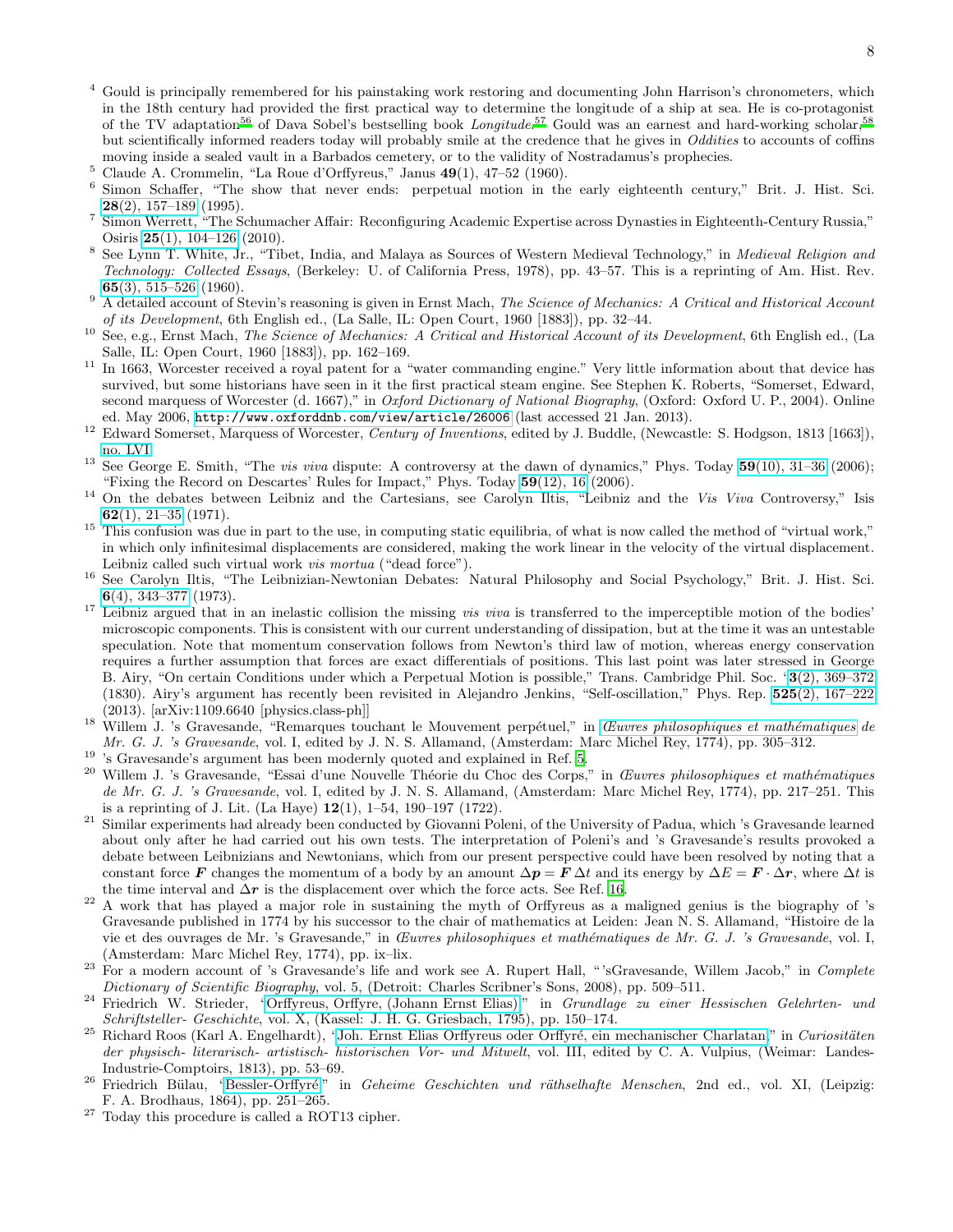- <span id="page-8-0"></span><sup>28</sup> The possible connections of Orffyreus's career to the social context of Annaberg have recently been explored in an unpublished thesis: Gabor Rychlak, [Hexenfieber im Erzgebirge: Die Annaberger Krankheit 1712–1720](http://ubm.opus.hbz-nrw.de/volltexte/2009/2159/), doctoral dissertation, U. of Mainz (2009). It is difficult for me to evaluate the reliability of the author's research and conclusions.
- <span id="page-8-1"></span><sup>29</sup> Kurt Müller and Gisela Krönert, Leben und Werk von G. W. Leibniz: Eine Chronik, (Frankfurt am Main: Vittorio Klostermann, 1969), p. 249.
- <span id="page-8-2"></span><sup>30</sup> Gottfried W. Leibniz, [letter to Robert Erskine](http://archive.org/stream/leibnizinseinen02guergoog#page/n643/mode/2up/s) (known in Russia as Areskine) dated 3 Aug. 1716, published in Leibniz in seinen Beziehungen zu Russland und Peter dem Grossen, edited by W. Guerrier, (St. Petersburg and Leipzig: Imperial St. Petersburg Academy of Sciences, 1873), pp. 361–364.
- <span id="page-8-3"></span>Leibniz's involvement goes unmentioned in most scholarly accounts of the Orffyreus affair. On Peter the Great's interest in Orffyreus's wheel, the surrounding negotiations, and the need for competent scientific advice that led to the founding of the St. Petersburg Academy of Sciences, see Ref. [7.](#page-7-2)
- <span id="page-8-4"></span><sup>32</sup> Johann G. Borlach, Gründlicher Gegenbericht von dem Perpetuo oder per se Mobili, (Leipzig, 1716). See [http://commons.](http://commons.wikimedia.org/wiki/File:Borlachspm.jpg) [wikimedia.org/wiki/File:Borlachspm.jpg](http://commons.wikimedia.org/wiki/File:Borlachspm.jpg)
- <span id="page-8-5"></span><sup>33</sup> See Henry Dircks, ["Inventions of the Marquis of Worcester and Councillor Orffyreus,](http://archive.org/stream/perpetuummobile00dircgoog#page/n124/mode/2up)" in Perpetuum mobile; or, Search for self-motive power, during the 17th, 18th, and 19th centuries, second series, (London: E. & F. N. Spon, 1870), pp. 90–116.
- <span id="page-8-6"></span><sup>34</sup> Joseph E. Fischer von Erlach, letter to John Desaguliers dated Aug. 1721. A translation is given in Ref. [33](#page-8-5), pp. 110–112.
- <span id="page-8-7"></span> $35$  The most substantial of those pamphlets is Orffyreus (Johann E. E. Bessler), Trumphans perpetuum mobile Orffyreanum, (Kassel, 1719). On the principle of the wheel's design, see the passage translated in Ref. [33](#page-8-5), p. 103.
- <span id="page-8-8"></span><sup>36</sup> Willem J. 's Gravesande, letter to Isaac Newton dated 7 Aug. 1721, published in The Correspondence of Isaac Newton, vol. VII, edited by A. R. Hall and L. Tilling, (Cambridge: Cambridge U. P., 1977), pp. 143–147. A translation was published in "Characters," Ann. Reg. 6[, 128–130](http://www.bodley.ox.ac.uk/cgi-bin/ilej/image1.pl?item=page&seq=1&size=1&id=ar.1763.x.x.6.x.a.128) (1764).
- <span id="page-8-9"></span><sup>37</sup> John T. Desaguliers, "Remarks on some attempts made towards a perpetual motion," Phil. Trans. **31**[\(369\), 234–239](http://dx.doi.org/10.1098/rstl.1720.0059) (1721). <sup>38</sup> For an alternative explanation of the non-operation of Worcester's wheel (Fig. [1\)](#page-1-0), in terms of an explicit computation of the
- <span id="page-8-10"></span>torques, see Maurice B. Stewart, "The Marquess of Worcester's perpetual motion machine," Phys. Teach. 19[\(1\), 37](http://dx.doi.org/10.1119/1.2340677) (1981). <sup>39</sup> Journal Book of the Royal Society of London 12, 158, 161–162 (1721).<br><sup>40</sup> Willom L<sub>3</sub><sup>2</sup> Crosscope la latter to Lap Biama de Crosscopia proposals
- <span id="page-8-12"></span><span id="page-8-11"></span><sup>40</sup> Willem J. 's Gravesande, letter to Jean-Pierre de Crousaz in response to a communication dated 3 Feb. 1729. Quoted in Ref. [22](#page-7-17), pp. xxv–xxvi. A translation is included in Ref. [33,](#page-8-5) pp. 113–114.
- <span id="page-8-13"></span><sup>41</sup> 's Gravesande recalled in Ref. [40](#page-8-12) that it had been his examination of the Weissenstein machine's bearings that threw Orffyreus into such a rage that he smashed the device, but this did not arouse in the professor any suspicion that Orffyreus might have feared too close a scrutiny of the axle and its supports. The cumbersome three-bobbed pendulums shown in Fig. [2,](#page-3-0) ostensibly needed to regulate the turning speed, might have helped divert attention during examinations of the axle.
- <span id="page-8-14"></span> $\frac{42}{2}$  On this period of Leibniz's life see, e.g., Maria R. Antognazza, Leibniz: An Intellectual Biography, (Cambridge: Cambridge U. P., 2009), ch. 9.
- <span id="page-8-15"></span> $^{43}$  I[n](#page-9-7) an appendix to his 1690 medical dissertation<sup>59</sup> Bernoulli had proposed a perpetual fountain driven by the difference in density of two miscible liquids. A similar idea was rediscovered much later in Octave Levenspiel and Noel de Nevers, "The Osmotic Pump," Science  $183(4121)$ ,  $157-160$  (1974), where the authors explain that, because of osmosis, continued operation depends on an external power keeping the liquid mixture homogenous.
- <span id="page-8-16"></span><sup>44</sup> For an overview of the correspondence between Bernoulli and Leibniz on perpetual motion, see pp. 58–67 of Alan Gabbey, "The Mechanical Philosophy and its Problems: Mechanical Explanations, Impenetrability, and Perpetual Motion," in Change and Progress in Modern Science, edited by J. C. Pitt, (Dordrecht: D. Reidel, 1985), [pp. 9–84.](http://dx.doi.org/10.1007/978-94-009-6525-6_2) Bernoulli's and Leibniz's concern with the relation between macroscopic mechanical processes and microscopic "natural" phenomena could be interpreted as distantly anticipating the investigations into the mechanical equivalent of heat that would lead, in the 19th century, to the formulation of the laws of thermodynamics.
- <span id="page-8-17"></span><sup>45</sup> Johann Bernoulli, letter to Willem 's Gravesande dated 31 Oct. 1722, quoted in Ref. [22](#page-7-17), pp. xxxvi–xlv.<br><sup>46</sup> Jones Nouton, "Quory 31," in *Ontiche 4th ed.* (Now York: Dover, 1979, 1979)), pp. 376, 406, See eme
- <span id="page-8-18"></span><sup>46</sup> Isaac Newton, "Query 31," in Opticks, 4th ed., (New York: Dover, 1979 [1730]), pp. 376–406. See especially the discussion of planetary orbits on p. 402, which first appeared in the Latin edition of 1706. The portion of the query relevant to the controversy with Leibniz is quoted and annotated in The Leibniz-Clarke Correspondence, edited by H. G. Alexander, (Manchester and New York: Manchester U. P., 1956), pp. 175–183.
- <span id="page-8-19"></span><sup>47</sup> Gottfried W. Leibniz, letter to Caroline, Princess of Wales, dated Nov. 1715. Quoted in The Leibniz-Clarke Correspondence, edited by H. G. Alexander, (Manchester and New York: Manchester U. P., 1956), pp. 11–12.
- <span id="page-8-20"></span><sup>48</sup> See especially Steven Shapin, "Of Gods and Kings: Natural Philosophy and Politics in the Leibniz-Clarke Disputes," Isis 72[\(2\), 187–215](http://www.jstor.org/stable/230969) (1981).
- <span id="page-8-21"></span><sup>49</sup> For a brief and non-technical summary of our current understanding of this problem, see Scott Tremaine, "Is the Solar System Stable?" The Institute Newsletter, summer 2011, (Princeton, NJ: Institute for Advanced Study), pp. 1, 6. [http://](http://www.ias.edu/about/publications/ias-letter/articles/2011-summer/solar-system-tremaine) [www.ias.edu/about/publications/ias-letter/articles/2011-summer/solar-system-tremaine](http://www.ias.edu/about/publications/ias-letter/articles/2011-summer/solar-system-tremaine)
- <span id="page-8-22"></span> $50$  Leibniz's motivations, and the genesis of his dispute with Clarke, have recently been explored in Gregory Brown, " $[...]$ et je serai tousjours la même pour vous': Personal, Political, and Philosophical Dimensions of the Leibniz-Caroline Correspondence," in Leibniz and His Correspondents, edited by P. Lodge, (Cambridge: Cambridge U. P., 2004), pp. [262–292;](http://dx.doi.org/10.1017/CBO9780511498237.012) "The Theodicy and the Leibniz-Clarke Correspondence," talk delivered at the conference Leibniz's Theodicy: Context and Content, U. of Notre Dame, 16–18 Sep. 2010. [http://philreligion.nd.edu/research-initiatives/problem-of-evil/](http://philreligion.nd.edu/research-initiatives/problem-of-evil/early-modern/conferences/context-and-content/) [early-modern/conferences/context-and-content/](http://philreligion.nd.edu/research-initiatives/problem-of-evil/early-modern/conferences/context-and-content/)
- <span id="page-8-23"></span><sup>51</sup> "Nova literaria Mathematica de perpetuo mobili, Longitudine Maris & Quadratura Circuli," Acta Erudit. 4[\(1\), 46–48](http://books.google.co.cr/books?id=WiPuAVqa0u4C&pg=PA46) (1715); Review of Christian Wolff's Mathematisches Lexikon, Acta Erudit. 6[\(2\), 88–92](http://books.google.co.cr/books?id=xa9RAAAAcAAJ&pg=PA88) (1717); "Relatio de perpetuo mobili Joh. Ernesti Eliæ Orffyrei," Acta Erudit. 7[\(11\), 497–499](http://books.google.co.cr/books?id=5q9RAAAAcAAJ&pg=PA497) (1718). These are cited and quoted in translation in Ref. [33](#page-8-5), pp.